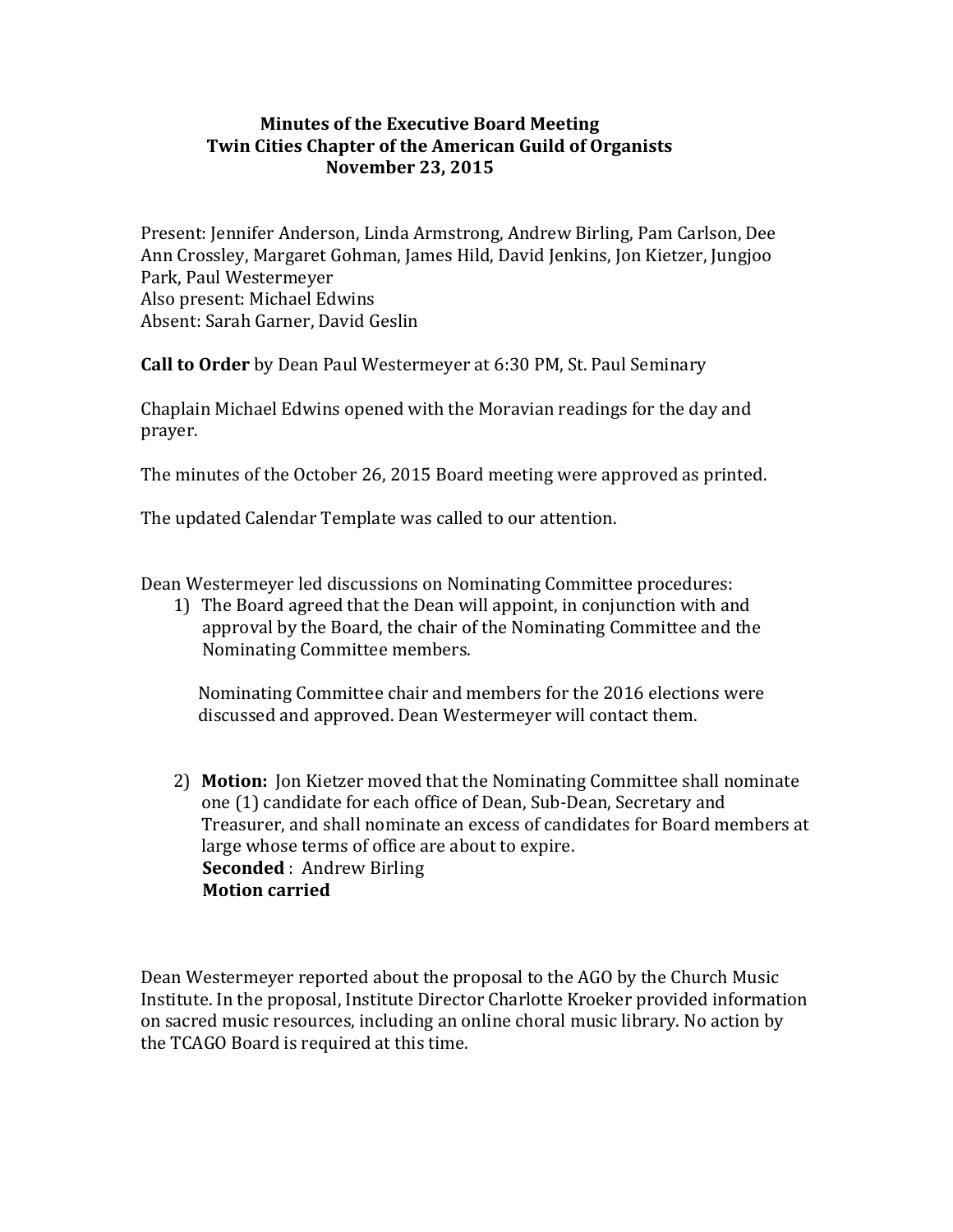In response to the request from the Houston Chapter to support the 2016 National Convention:

> **Motion:** Jon Kietzer moved that the TCAGO purchase an ad, to be designed by Sarah Garner, in the National Convention book. **Seconded: Pam Carlson Motion carried**

David Jenkins will communicate with Sarah re: details of ad.

**Ammendment:** Jon Kietzer ammended his motion to add a limit of \$1,000, as indicated in the TCAGO budget, for the National Convention ad **Seconded:** Jennifer Anderson **Motion not carried** 

**Motion:** Jungjoo Park moved that the TCAGO purchase a full-page National convention ad for \$1,500. **Seconded: Margaret Gohman Motion carried**

Dean Westermeyer called to our attention a number of items included in the North Central Newsletter 2015 from Regional Councillor Marilyn Schempp.

Dean Westermeyer informed the Board about the Federal Trade Commission investigation of the first three rules of the AGO Code of Ethics, as well as salary and contract guidelines. Per James Thomashower's request, we will retain all related documents during the investigation. A lengthy Board discussion ensued. It was suggested that Dean Westermeyer inform the membership of the FTC investigation in *Pipenotes.*

#### **Program Committee report:** Sub-Dean David Jenkins

The masterclass and concert by Balint Karosi on November 15 and 16 were deemed successes. Four different schools were represented in the masterclass, with 7 student performers and approximately 40 people in attendance. 

Publicity for the January 16 Mid-Winter Tune Up is underway.

#### **Treasurer's report:**

We acknowledged receipt of the finances to date from David Geslin.